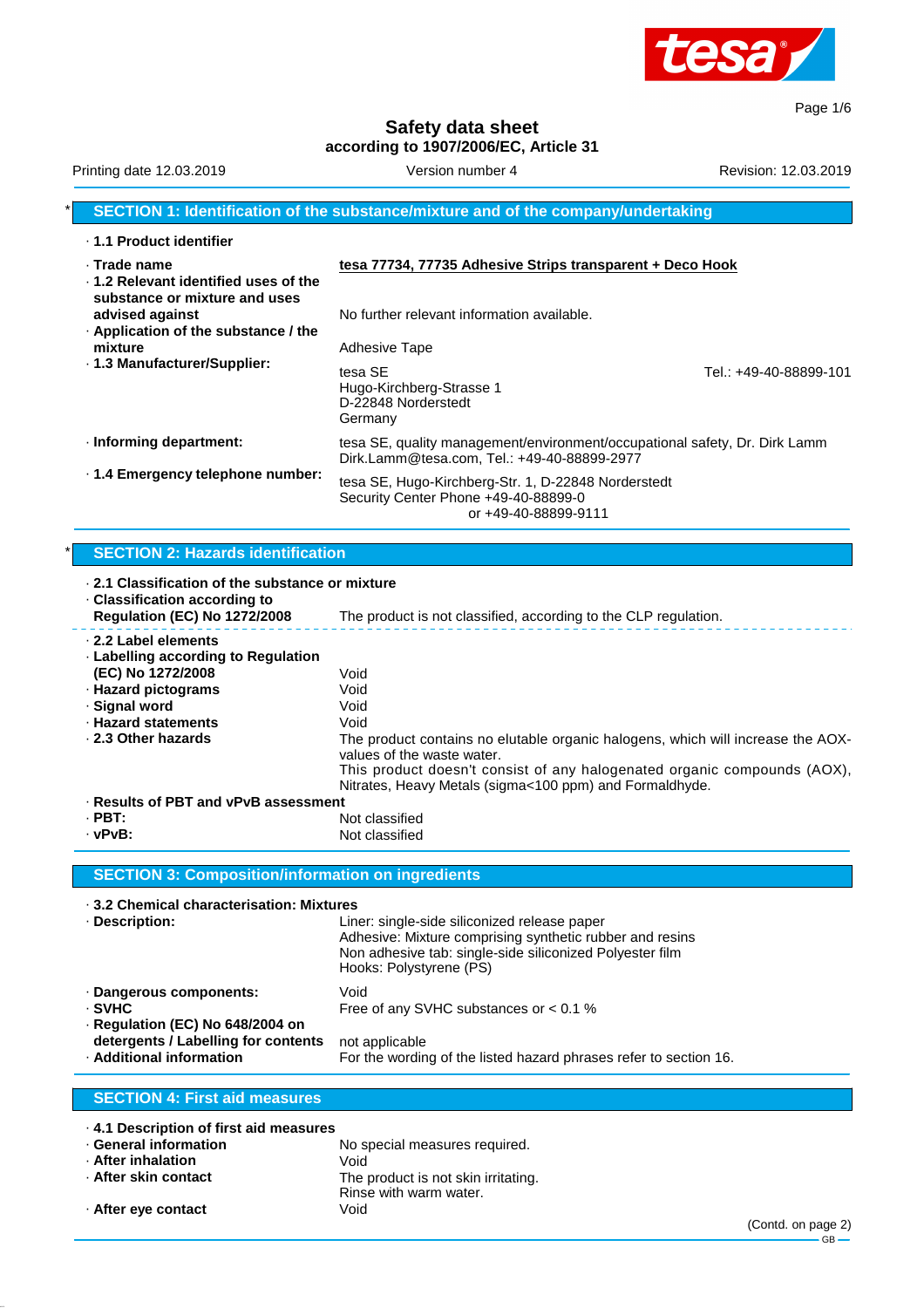

Page 2/6

# **Safety data sheet**

| according to 1907/2006/EC, Article 31                                                                    |                                                                                                          |                      |  |
|----------------------------------------------------------------------------------------------------------|----------------------------------------------------------------------------------------------------------|----------------------|--|
| Printing date 12.03.2019                                                                                 | Version number 4                                                                                         | Revision: 12.03.2019 |  |
| Trade name tesa 77734, 77735 Adhesive Strips transparent + Deco Hook                                     |                                                                                                          |                      |  |
|                                                                                                          |                                                                                                          | (Contd. of page 1)   |  |
| · After swallowing<br>. 4.2 Most important symptoms and                                                  | In case of persistent symptoms consult physician.                                                        |                      |  |
| effects, both acute and delayed<br>· 4.3 Indication of any immediate<br>medical attention and special    | No further relevant information available.                                                               |                      |  |
| treatment needed                                                                                         | No further relevant information available.                                                               |                      |  |
| <b>SECTION 5: Firefighting measures</b>                                                                  |                                                                                                          |                      |  |
| · 5.1 Extinguishing media                                                                                |                                                                                                          |                      |  |
| · Suitable extinguishing agents                                                                          | CO2, extinguishing powder or water jet. Fight larger fires with water jet or alcohol-<br>resistant foam. |                      |  |
| .5.2 Special hazards arising from the                                                                    |                                                                                                          |                      |  |
| substance or mixture<br>Can be released in case of fire:<br>Nitrogen oxide (NOx)<br>Carbon monoxide (CO) |                                                                                                          |                      |  |
|                                                                                                          | Under certain fire conditions, traces of other toxic gases cannot be excluded.                           |                      |  |
| ⋅ 5.3 Advice for firefighters                                                                            |                                                                                                          |                      |  |
| · Protective equipment:                                                                                  | Put on breathing apparatus.<br>Do not inhale explosion gases or combustion gases.                        |                      |  |
| <b>SECTION 6: Accidental release measures</b>                                                            |                                                                                                          |                      |  |
|                                                                                                          |                                                                                                          |                      |  |
| · 6.1 Personal precautions, protective<br>equipment and emergency                                        |                                                                                                          |                      |  |
|                                                                                                          | National distribution of                                                                                 |                      |  |

| equipment and emergency           |                                                                 |
|-----------------------------------|-----------------------------------------------------------------|
| procedures                        | Not required.                                                   |
| .6.2 Environmental precautions:   | No special measures required.                                   |
| ⋅ 6.3 Methods and material for    |                                                                 |
| containment and cleaning up:      | Collect mechanically.                                           |
| ⋅ 6.4 Reference to other sections | No dangerous materials are released.                            |
|                                   | See Section 7 for information on safe handling                  |
|                                   | See Section 8 for information on personal protection equipment. |
|                                   | See Section 13 for information on disposal.                     |

| <b>SECTION 7: Handling and storage</b>                                                                                     |                                            |  |
|----------------------------------------------------------------------------------------------------------------------------|--------------------------------------------|--|
| .7.1 Precautions for safe handling<br>· Information about protection                                                       | No special measures required.              |  |
| against explosions and fires:                                                                                              | No special measures required.              |  |
| $\cdot$ 7.2 Conditions for safe storage, including any incompatibilities<br>· Storage<br>$\cdot$ Requirements to be met by |                                            |  |
| storerooms and containers:<br>Information about storage in one                                                             | No special requirements.                   |  |
| common storage facility:<br>· Further information about storage                                                            | Not required.                              |  |
| conditions:                                                                                                                | None.                                      |  |
| $\cdot$ 7.3 Specific end use(s)                                                                                            | No further relevant information available. |  |
|                                                                                                                            |                                            |  |

## **SECTION 8: Exposure controls/personal protection**

· **Additional information about design**

No further data; see item 7.

· **8.1 Control parameters**

The lists that were valid during the compilation were used as basis.

(Contd. on page 3)

<sup>·</sup> **Components with critical values that require monitoring at the workplace:**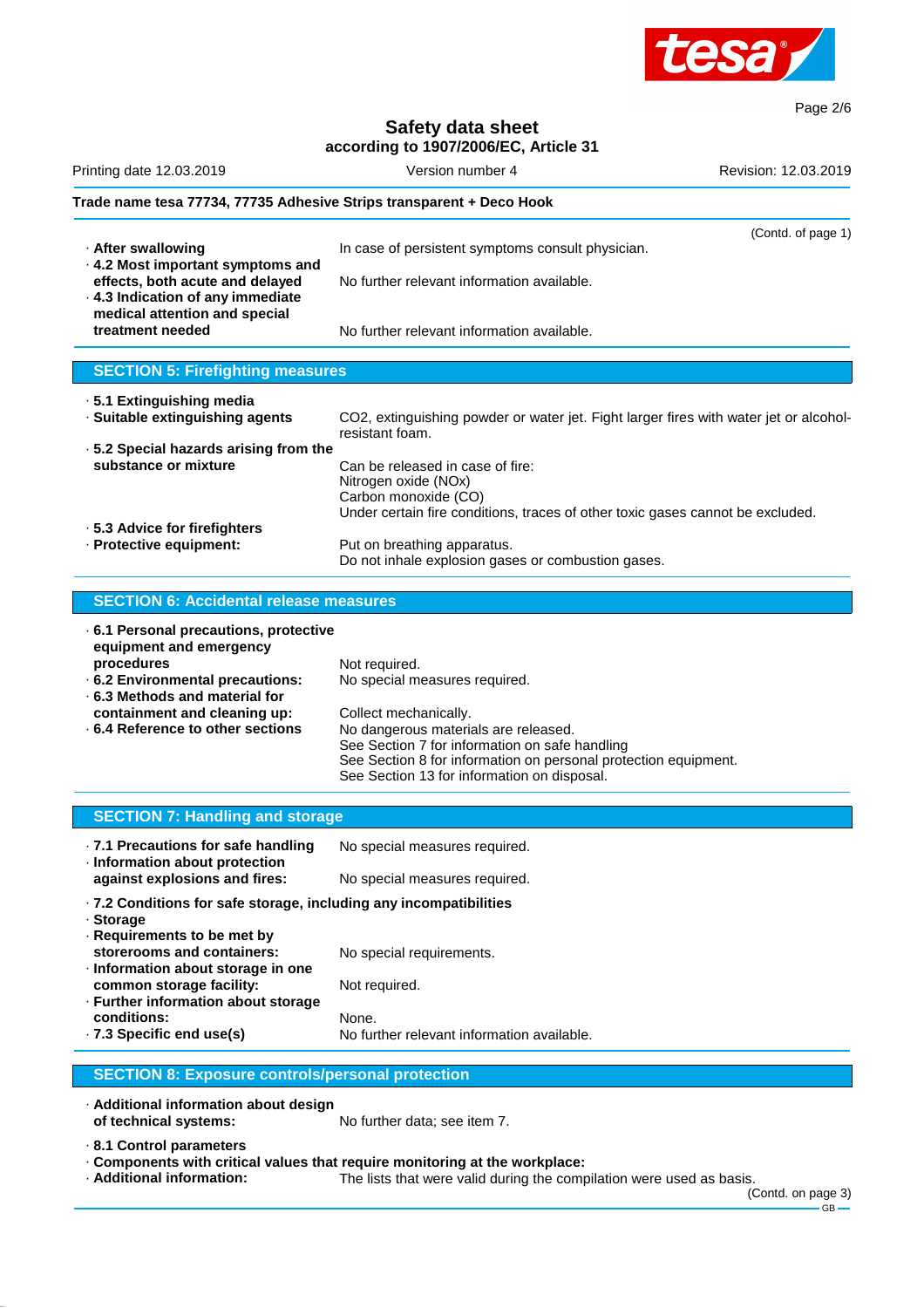

**Safety data sheet**

**according to 1907/2006/EC, Article 31**

| Printing date 12.03.2019                                             | Version number 4                           | Revision: 12.03.2019 |
|----------------------------------------------------------------------|--------------------------------------------|----------------------|
| Trade name tesa 77734, 77735 Adhesive Strips transparent + Deco Hook |                                            |                      |
|                                                                      |                                            | (Contd. of page 2)   |
| 8.2 Exposure controls                                                |                                            |                      |
| · Personal protective equipment                                      |                                            |                      |
| · Breathing equipment:                                               | Not required.                              |                      |
| · Protection of hands:                                               | Not required.                              |                      |
| · Eye protection:                                                    | Not required.                              |                      |
| · Body protection:                                                   | Not required.                              |                      |
| <b>SECTION 9: Physical and chemical properties</b>                   |                                            |                      |
| . 9.1 Information on basic physical and chemical properties          |                                            |                      |
| · General Information                                                |                                            |                      |
| · Appearance:                                                        |                                            |                      |
| Form:                                                                | Solid.                                     |                      |
| Colour:                                                              | transparent                                |                      |
| · Smell:                                                             | Nearly odourless                           |                      |
| · Odour threshold:                                                   | Not determined.                            |                      |
| pH-value:                                                            | Not applicable.                            |                      |
| · Change in condition                                                |                                            |                      |
| <b>Melting point/freezing point:</b>                                 | Not determined                             |                      |
| Initial boiling point and boiling range: Not determined              |                                            |                      |
| · Flash point:                                                       | Not applicable                             |                      |
| · Inflammability (solid, gaseous)                                    | Not determined.                            |                      |
| Decomposition temperature:                                           | Not determined.                            |                      |
| · Self-inflammability:                                               | Product is not selfigniting.               |                      |
| · Explosive properties:                                              | Product is not explosive.                  |                      |
| · Critical values for explosion:                                     |                                            |                      |
| Lower:                                                               | Not determined.                            |                      |
| Upper:                                                               | Not determined.                            |                      |
| · Steam pressure:                                                    | Not applicable.                            |                      |
| · Density                                                            | Not determined                             |                      |
| · Relative density                                                   | Not determined.                            |                      |
| · Vapour density                                                     | Not applicable.                            |                      |
| · Evaporation rate                                                   | Not applicable.                            |                      |
| · Solubility in / Miscibility with                                   |                                            |                      |
| Water:                                                               | Unsoluble                                  |                      |
| · Partition coefficient: n-octanol/water:                            | Not determined.                            |                      |
| · Viscosity:                                                         |                                            |                      |
| dynamic:                                                             | Not applicable.                            |                      |
| kinematic:                                                           | Not applicable.                            |                      |
| · Solvent content:                                                   |                                            |                      |
| <b>Organic solvents:</b>                                             | 0.0%                                       |                      |
|                                                                      |                                            |                      |
| <b>Solids content:</b>                                               | 100.0%                                     |                      |
| · 9.2 Other information                                              | No further relevant information available. |                      |

## **SECTION 10: Stability and reactivity**

· **10.1 Reactivity** No further relevant information available.

· **10.2 Chemical stability**

No further relevant information available.

· **Thermal decomposition / conditions**

**to be avoided:** No decomposition if used according to specifications.

Page 3/6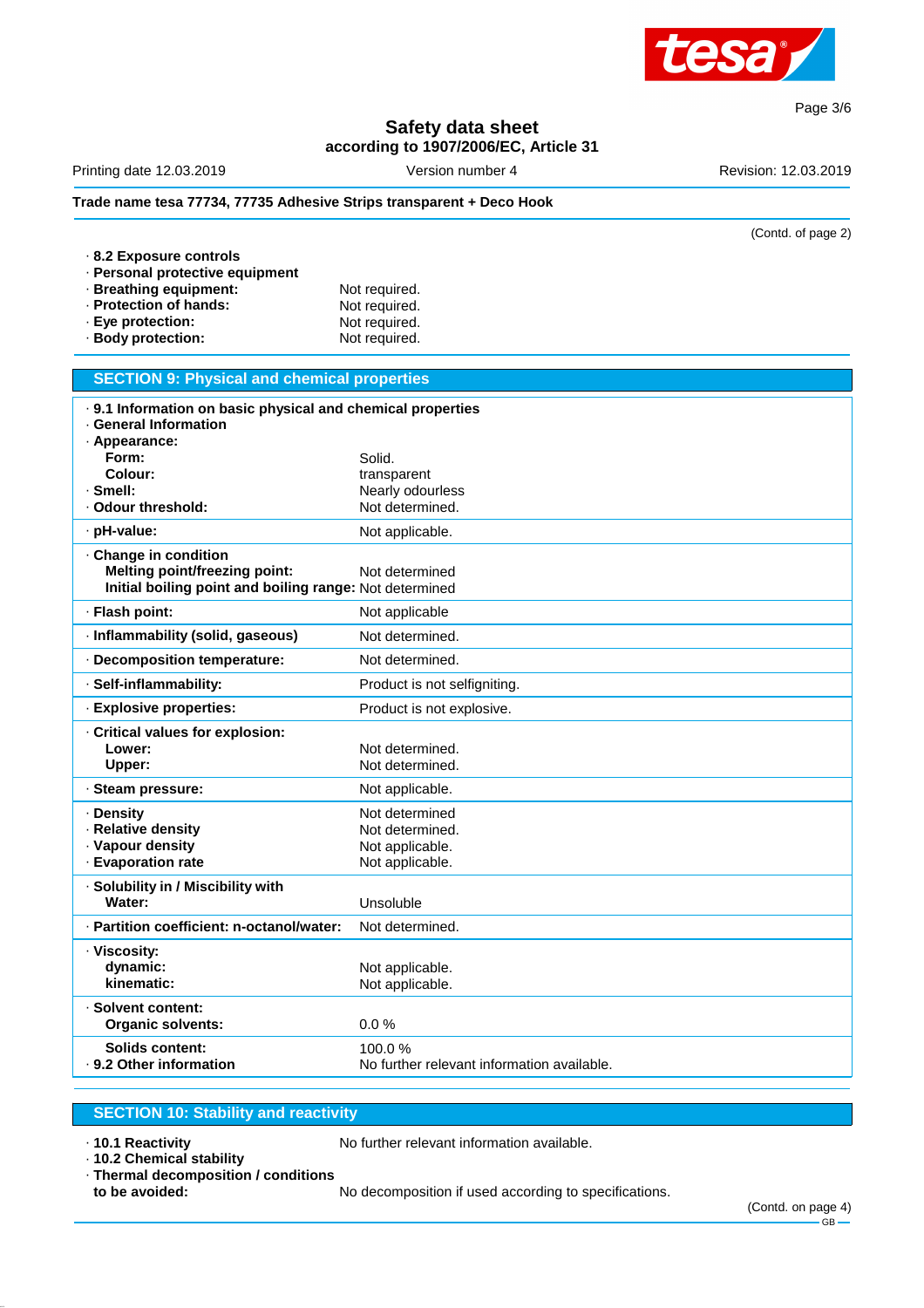

Page 4/6

**Safety data sheet**

**according to 1907/2006/EC, Article 31**

|                                                                           | according to 1907/2000/EC, Article 31                                              |                      |
|---------------------------------------------------------------------------|------------------------------------------------------------------------------------|----------------------|
| Printing date 12.03.2019                                                  | Version number 4                                                                   | Revision: 12.03.2019 |
| Trade name tesa 77734, 77735 Adhesive Strips transparent + Deco Hook      |                                                                                    |                      |
|                                                                           |                                                                                    | (Contd. of page 3)   |
| · 10.3 Possibility of hazardous                                           |                                                                                    |                      |
| reactions                                                                 | No dangerous reactions known                                                       |                      |
| ⋅ 10.4 Conditions to avoid                                                | No further relevant information available.                                         |                      |
| · 10.5 Incompatible materials:                                            | No further relevant information available.                                         |                      |
| · 10.6 Hazardous decomposition                                            |                                                                                    |                      |
| products:                                                                 | No dangerous decomposition products known                                          |                      |
|                                                                           |                                                                                    |                      |
| <b>SECTION 11: Toxicological information</b>                              |                                                                                    |                      |
| · 11.1 Information on toxicological effects                               |                                                                                    |                      |
| · Acute toxicity                                                          | Based on available data, the classification criteria are not met.                  |                      |
| · Primary irritant effect:                                                |                                                                                    |                      |
| · Skin corrosion/irritation                                               | Based on available data, the classification criteria are not met.                  |                      |
| · Serious eye damage/irritation                                           | Based on available data, the classification criteria are not met.                  |                      |
| · Respiratory or skin sensitisation                                       | Based on available data, the classification criteria are not met.                  |                      |
|                                                                           |                                                                                    |                      |
| · CMR effects (carcinogenity, mutagenicity and toxicity for reproduction) |                                                                                    |                      |
| · Germ cell mutagenicity                                                  | Based on available data, the classification criteria are not met.                  |                      |
| · Carcinogenicity                                                         | Based on available data, the classification criteria are not met.                  |                      |
| · Reproductive toxicity                                                   | Based on available data, the classification criteria are not met.                  |                      |
| · STOT-single exposure                                                    | Based on available data, the classification criteria are not met.                  |                      |
| · STOT-repeated exposure                                                  | Based on available data, the classification criteria are not met.                  |                      |
| · Aspiration hazard                                                       | Based on available data, the classification criteria are not met.                  |                      |
|                                                                           |                                                                                    |                      |
| <b>SECTION 12: Ecological information</b>                                 |                                                                                    |                      |
| · 12.1 Toxicity                                                           |                                                                                    |                      |
| · Aquatic toxicity:                                                       | No further relevant information available.                                         |                      |
| · 12.2 Persistence and degradability                                      | No further relevant information available.                                         |                      |
| · 12.3 Bioaccumulative potential                                          | No further relevant information available.                                         |                      |
| · 12.4 Mobility in soil                                                   | No further relevant information available.                                         |                      |
|                                                                           |                                                                                    |                      |
| · Additional ecological information:                                      |                                                                                    |                      |
| . According to recipe contains the                                        |                                                                                    |                      |
| following heavy metals and                                                |                                                                                    |                      |
| compounds according to EC                                                 |                                                                                    |                      |
| guideline NO. 76/464 EC:                                                  | Free of heavy metals (Pb, Cd, Hg, Cr6+)                                            |                      |
|                                                                           | Free of Polybrominated Biphenyls (PBBs) and Polybrominated Diphenyl Ethers         |                      |
|                                                                           | (PBDEs) according to RoHS Directive.                                               |                      |
| · General notes:                                                          | Generally not hazardous for water.                                                 |                      |
| ⋅ 12.5 Results of PBT and vPvB assessment                                 |                                                                                    |                      |
| $\cdot$ PBT:                                                              | Not applicable.                                                                    |                      |
| $\cdot$ vPvB:                                                             |                                                                                    |                      |
|                                                                           | Not applicable.                                                                    |                      |
| · 12.6 Other adverse effects                                              | No further relevant information available.                                         |                      |
| <b>SECTION 13: Disposal considerations</b>                                |                                                                                    |                      |
| ⋅ 13.1 Waste treatment methods                                            |                                                                                    |                      |
| · Recommendation                                                          |                                                                                    |                      |
|                                                                           | Smaller quantities can be disposed of with household garbage.                      |                      |
|                                                                           | Energy recovery: The product can be applied to a suitable waste incineration plant |                      |
|                                                                           | for mixed waste.                                                                   |                      |
|                                                                           | Energy recovery by incineration in an approved waste incineration plant.           |                      |
|                                                                           | Consider the applicable regulations of the country, the State or local area.       |                      |
|                                                                           | For larger amounts of waste: consult the authorities prior the disposal.           |                      |
| · European waste catalogue (recommendation)                               |                                                                                    |                      |
| 15 01 06   mixed packaging                                                |                                                                                    |                      |
| . Additional information about the                                        |                                                                                    |                      |
| European waste catalogue:                                                 | The assignment of a waste key number according to EC Decision 2000/532/EC in       |                      |
|                                                                           | connection with EU Directive 75/442/EC has to follow specific industry             |                      |
|                                                                           | requirements. The obove mentioned classification is only one possible proposal.    |                      |
|                                                                           |                                                                                    | (Contd. on page 5)   |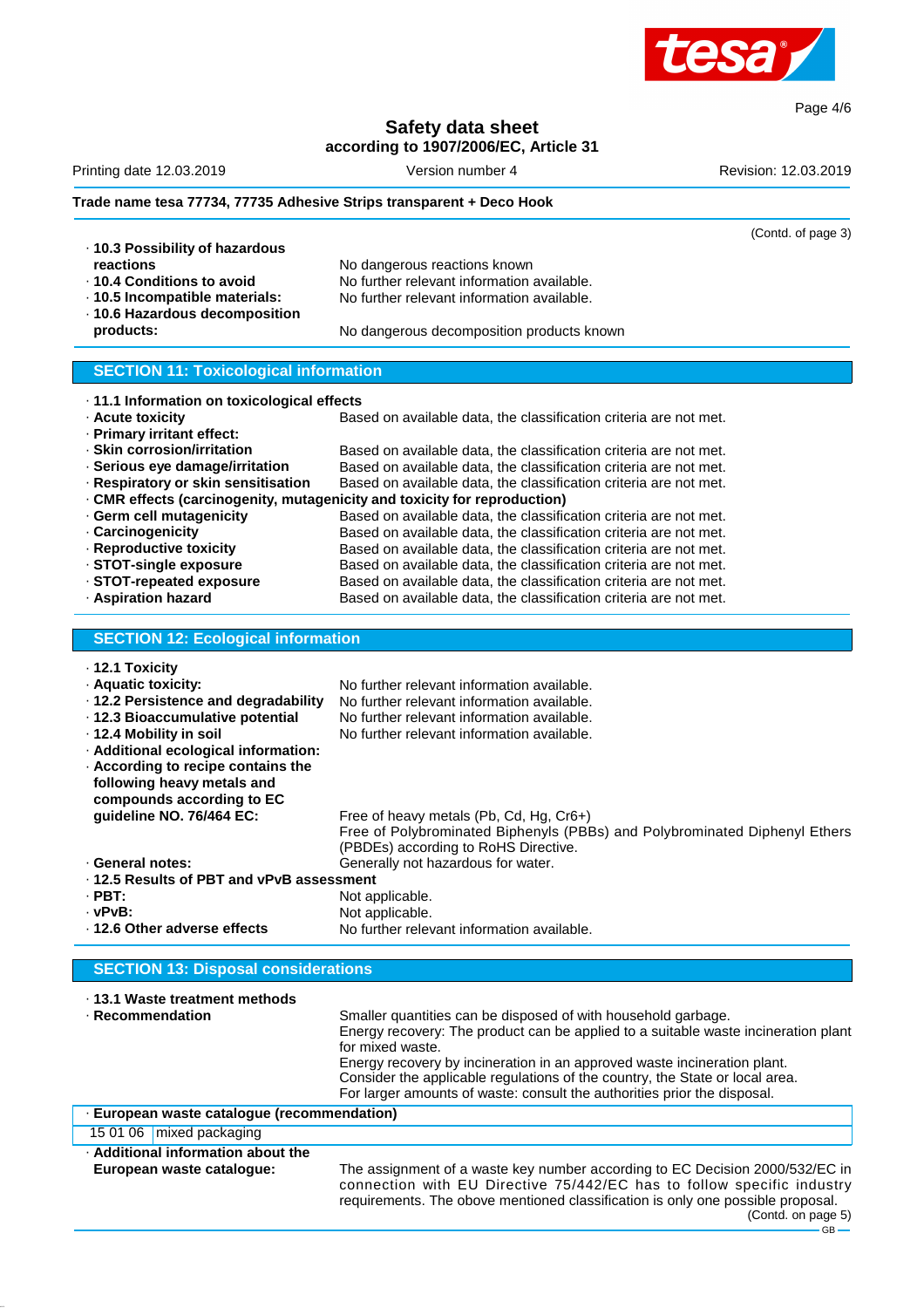

#### **Safety data sheet according to 1907/2006/EC, Article 31**

Printing date 12.03.2019 **Version number 4** Revision: 12.03.2019 **Revision: 12.03.2019** 

#### **Trade name tesa 77734, 77735 Adhesive Strips transparent + Deco Hook**

(Contd. of page 4)

Page 5/6

· **Uncleaned packagings:**

Disposal according to official regulations. Emptied packagings can be disposed in regard to local / national recycling regulations such as Green Dot Program.

| <b>SECTION 14: Transport information</b>                                     |                                                                   |
|------------------------------------------------------------------------------|-------------------------------------------------------------------|
| . 14.1 UN-Number<br>· ADR, ADN, IMDG, IATA                                   | Void                                                              |
| · 14.2 UN proper shipping name<br>· ADR, ADN, IMDG, IATA                     | Void                                                              |
| ⋅ 14.3 Transport hazard class(es)                                            |                                                                   |
| · ADR, ADN, IMDG, IATA<br>· Class                                            | Void                                                              |
| ⋅ 14.4 Packing group<br>· ADR, IMDG, IATA                                    | Void                                                              |
| · 14.5 Environmental hazards:<br>· Marine pollutant:                         | N <sub>o</sub>                                                    |
| 14.6 Special precautions for user                                            | Not applicable.                                                   |
| . 14.7 Transport in bulk according to Annex II of Marpol<br>and the IBC Code | Not applicable.                                                   |
| · Transport/Additional information:                                          | Not dangerous according to the above mentioned<br>specifications. |
| · UN "Model Regulation":                                                     | Void                                                              |
|                                                                              |                                                                   |

#### **SECTION 15: Regulatory information**

· **15.1 Safety, health and environmental regulations/legislation specific for the substance or mixture**

| Directive 2012/18/EU<br>· Named dangerous substances -<br><b>ANNEX I</b>                                                  | None of the ingredients is listed.                                                           |
|---------------------------------------------------------------------------------------------------------------------------|----------------------------------------------------------------------------------------------|
| · National regulations<br>· Additional classification according<br>to Decree on Hazardous Materials,<br><b>Annex III:</b> | Void                                                                                         |
| Information about limitation of use: Void                                                                                 |                                                                                              |
| $\cdot$ Decree to be applied in case of<br>technical fault:                                                               | Void                                                                                         |
| · Water hazard class:<br>⋅ 15.2 Chemical safety assessment:                                                               | Generally not hazardous for water.<br>A Chemical Safety Assessment has not been carried out. |
|                                                                                                                           |                                                                                              |

#### **SECTION 16: Other information**

This data is based on our present knowledge. However, they shall not constitute a guarantee for any specific product features and shall not establish a legally valid contractual relationship. This product (product group) is due to the current EC Legislation a nonhazardous material. Therefore this document is not going to be updated on a regular basis.

| · Department issuing data |                                                                             |
|---------------------------|-----------------------------------------------------------------------------|
| specification sheet:      | tesa SE, Quality Management/Environment/Safety                              |
| · Contact:                | tesa SE: Dr. D. Lamm, Phone: +49-40-88899-2977, Email: dirk.lamm@tesa.com   |
|                           | tesa SE: Dr. A. Koeth, Phone: +49-40-88899-3938, Email: anja.koeth@tesa.com |
|                           | (Contd. on page 6)                                                          |